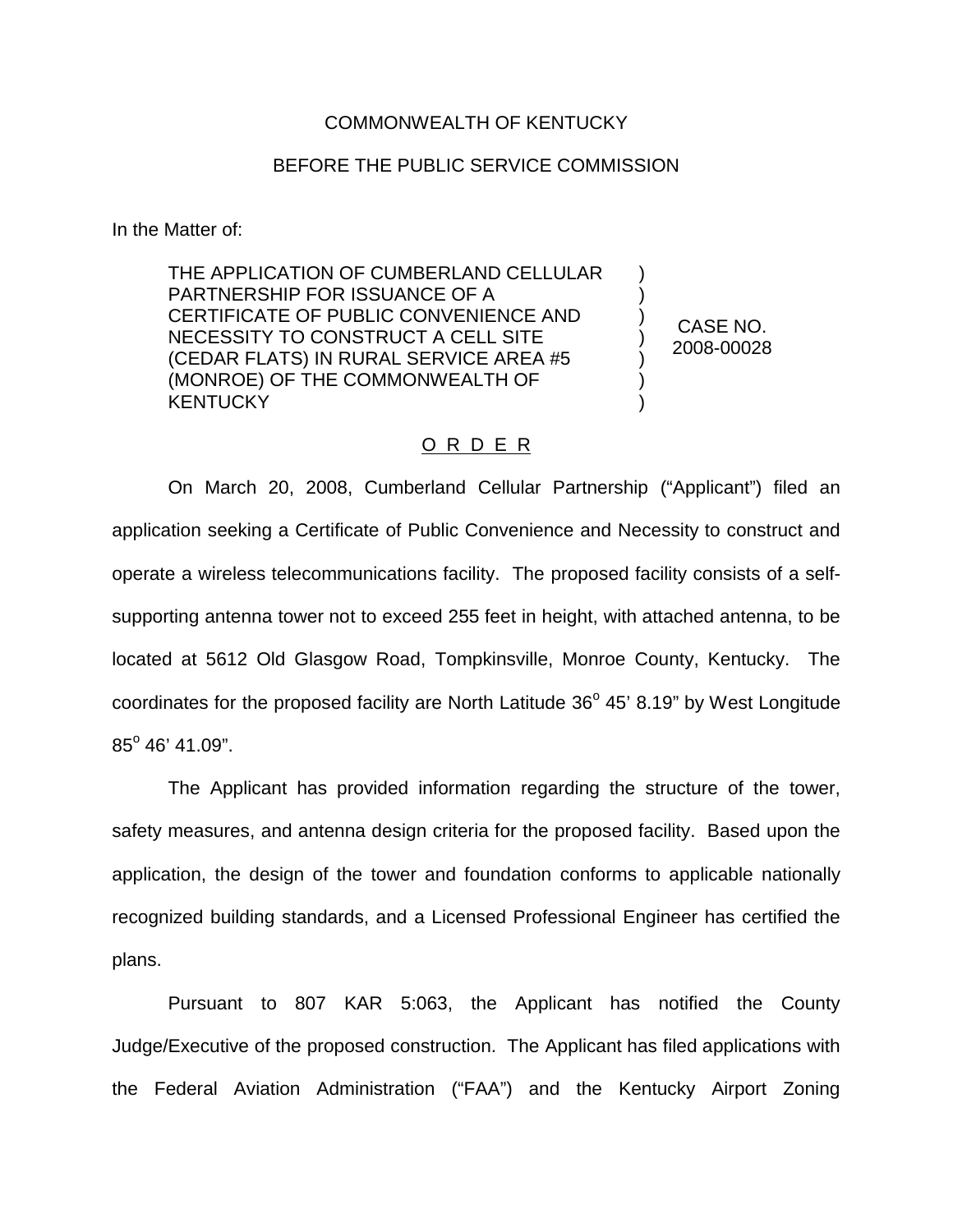Commission ("KAZC") seeking approval for the construction and operation of the proposed facility. On April 3, 2008, the Applicant filed notice with the Commission that its applications before the FAA and KAZC had each been approved.

The Applicant has filed evidence of the appropriate notices provided pursuant to 807 KAR 5:063. The notices solicited comments and informed the recipients of their right to request intervention. To date, no public comments have been filed with the Commission.

The Commission, having considered the evidence of record and being otherwise sufficiently advised, finds the Applicant has demonstrated a facility is necessary to provide adequate utility service and that, therefore, a Certificate of Public Convenience and Necessity to construct the proposed facility should be granted.

Pursuant to KRS 278.280, the Commission is required to determine proper practices to be observed when it finds, upon complaint or on its own motion, the facilities of any utility subject to its jurisdiction are unreasonable, unsafe, improper, or insufficient. To assist the Commission in its efforts to comply with this mandate, the Applicant should notify the Commission if it does not use this antenna tower to provide service in the manner set out in its application and this Order. Upon receipt of such notice, the Commission may, on its own motion, institute proceedings to consider the proper practices, including removal of the unused antenna tower, which should be observed by the Applicant.